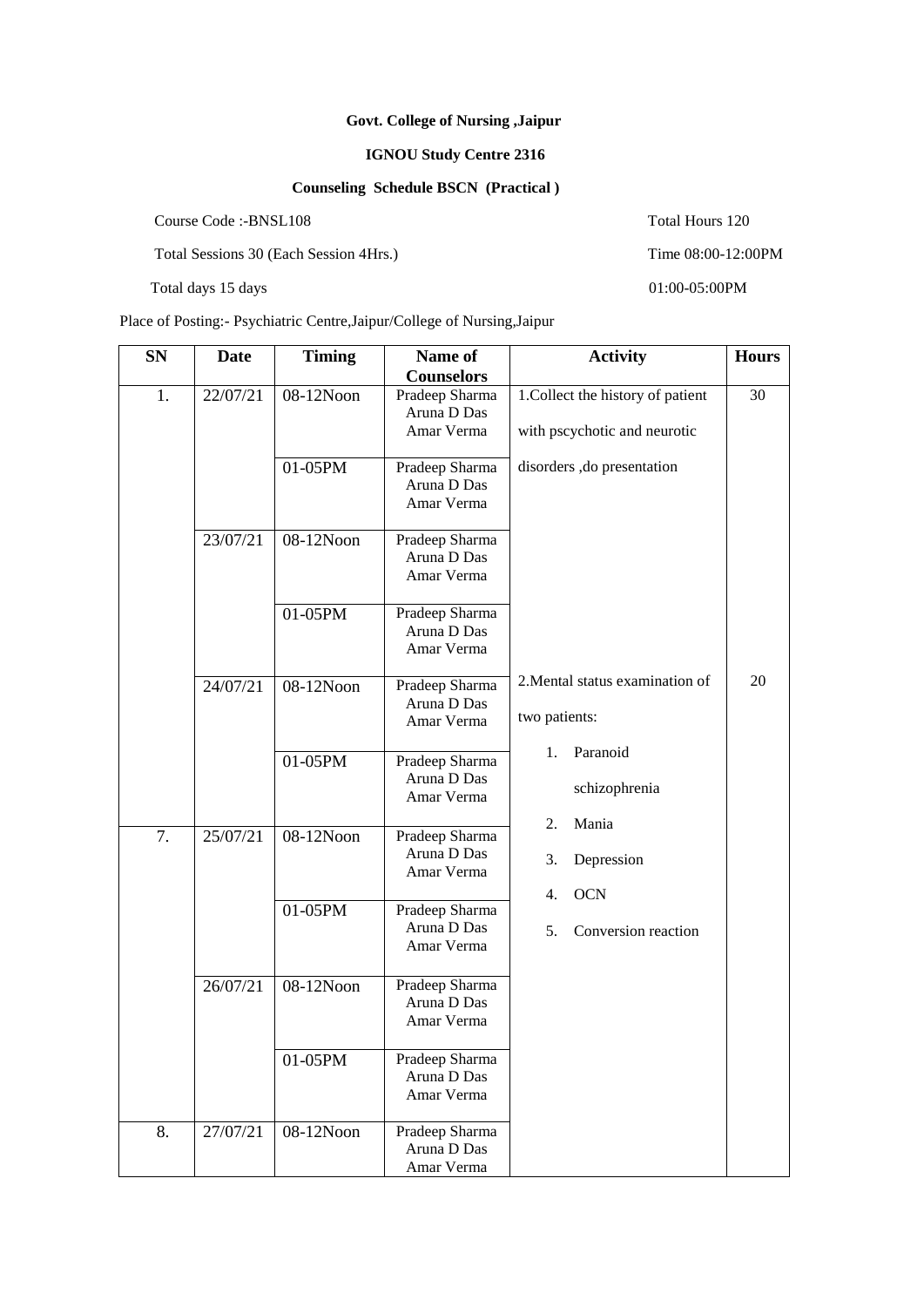|     |          | 01-05PM      | Pradeep Sharma |                                   |    |
|-----|----------|--------------|----------------|-----------------------------------|----|
|     |          |              | Aruna D Das    |                                   |    |
|     |          |              | Amar Verma     | 3. Interact with patients, do     | 30 |
|     |          |              |                |                                   |    |
|     | 28/07/21 | 08-12Noon    | Pradeep Sharma | process recording                 |    |
|     |          |              | Aruna D Das    |                                   |    |
|     |          |              | Amar Verma     | Select the patients from          |    |
|     |          | 01-05PM      | Pradeep Sharma |                                   |    |
|     |          |              | Aruna D Das    | following conditions              |    |
|     |          |              | Amar Verma     |                                   |    |
|     |          |              |                | Schizophrenia<br>1.               |    |
|     |          |              |                |                                   |    |
| 9.  | 29/07/21 | $08-12N$ oon | Pradeep Sharma | <b>MDP</b><br>2.                  |    |
|     |          |              | Aruna D Das    |                                   |    |
|     |          |              | Amar Verma     | Depression<br>3.                  |    |
|     |          | 01-05PM      | Shri kant lata |                                   |    |
|     |          |              | Keshav verma   | <b>OCN</b><br>4.                  |    |
|     |          |              | Shelly kapoor  |                                   |    |
|     |          |              |                | Conversion reaction<br>5.         |    |
|     | 30/07/21 | 08-12Noon    | Shri kant lata |                                   |    |
|     |          |              | Keshav verma   | Drug abuse<br>6.                  |    |
|     |          |              | Shelly kapoor  |                                   |    |
|     |          |              |                |                                   |    |
|     |          | 01-05PM      | Shri kant lata |                                   |    |
|     |          |              | Keshav verma   |                                   |    |
|     |          |              | Shelly kapoor  |                                   |    |
| 10. | 31/07/21 | 08-12Noon    | Shri kant lata |                                   |    |
|     |          |              | Keshav verma   | 4. Plan nursing care based on     | 15 |
|     |          |              | Shelly kapoor  |                                   |    |
|     |          |              |                | short term and long term goal     |    |
| 11. |          | 01-05PM      | Shri kant lata |                                   |    |
|     |          |              | Keshav verma   | Evaluate effective ness of        |    |
|     |          |              | Shelly kapoor  |                                   |    |
|     |          |              |                | nursing care                      |    |
| 12. | 01/08/21 | 08-12Noon    | Shri kant lata |                                   |    |
|     |          |              | Keshav verma   |                                   |    |
|     |          |              | Shelly kapoor  |                                   |    |
|     |          |              |                |                                   |    |
| 13. |          | 01-05PM      | Shri kant lata |                                   |    |
|     |          |              | Keshav verma   | 5. Carry out following activities | 15 |
|     |          |              | Shelly kapoor  | on Patients undergoing ECT        |    |
|     |          |              |                |                                   |    |
| 14. | 02/08/21 | 08-12Noon    | Shri kant lata | Preparation of ECT<br>2.          |    |
|     |          |              | Keshav verma   |                                   |    |
|     |          |              | Shelly kapoor  | trolly                            |    |
|     |          |              |                |                                   |    |
| 15. |          | 01-05PM      | Shri kant lata | <b>Explanation</b> to<br>3.       |    |
|     |          |              | Keshav verma   |                                   |    |
|     |          |              | Shelly kapoor  | relatives and patients            |    |
|     |          |              |                |                                   |    |
| 16. | 03/08/21 | 08-12Noon    | Shri kant lata | Preparation of patients<br>4.     |    |
|     |          |              | Keshav verma   |                                   |    |
|     |          |              | Shelly kapoor  | for ECT                           |    |
| 17. |          | 01-05PM      | Shri kant lata |                                   |    |
|     |          |              | Keshav verma   | 5.<br>Care of patient during      |    |
|     |          |              | Shelly kapoor  |                                   |    |
|     |          |              |                |                                   |    |
|     |          |              |                |                                   |    |